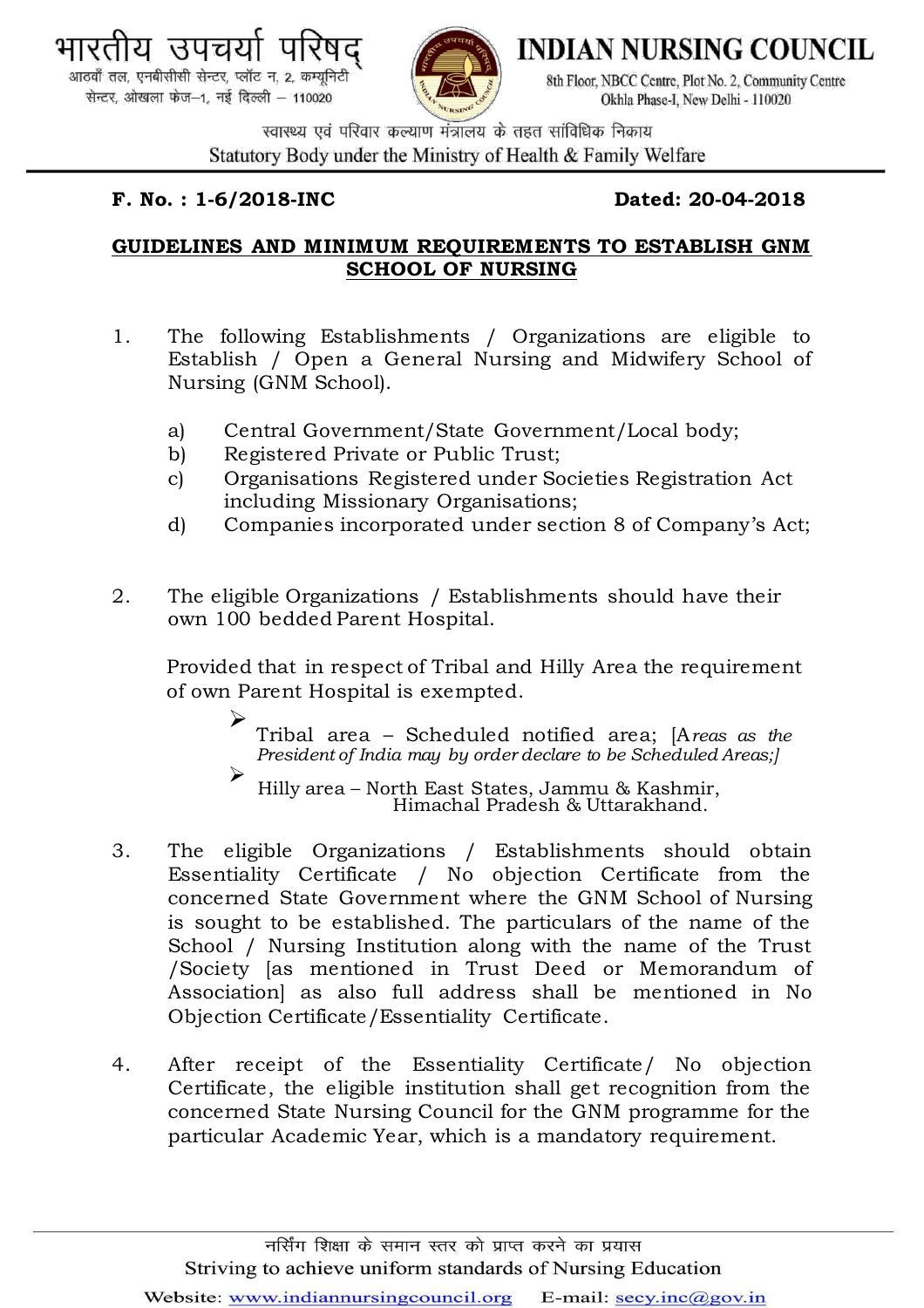



**INDIAN NURSING COUNCIL** 

8th Floor, NBCC Centre, Plot No. 2, Community Centre Okhla Phase-I. New Delhi - 110020

स्वास्थ्य एवं परिवार कल्याण मंत्रालय के तहत सांविधिक निकाय Statutory Body under the Ministry of Health & Family Welfare

5. The Indian Nursing Council shall after receipt of the above documents / proposal would then conduct Statutory Inspection of the recognized training nursing institution under Section 13 of Indian Nursing Council Act 1947 in order to assess the suitability with regard to availability of Teaching faculty, Clinical and Infrastructural facilities in conformity with Regulations framed under the provisions of Indian Nursing Council Act, 1947.

# **PHYSICAL FACILITIES**

## **Teaching Block:**

The School of Nursing should have a separate building/teaching block\*. For a School with an annual admission capacity of **40-60** students, the constructed area of the School should be **20000**  square feet.

The School of Nursing can be in a rented/leased building for first two years. After two years institute shall have own building in an institutional area. Otherwise Rs.50, 000 penalty has to be paid for every year for 3 years. During the penalty period if the institute is not able to construct own building the permission/suitability will be withdrawn and will be taken as a fresh proposal.

Adequate hostel/residential accommodation for students and staff should be available in addition to the above mentioned built up area of the Nursing School respectively. The details of the constructed area are given below for admission capacity of **40-60** students: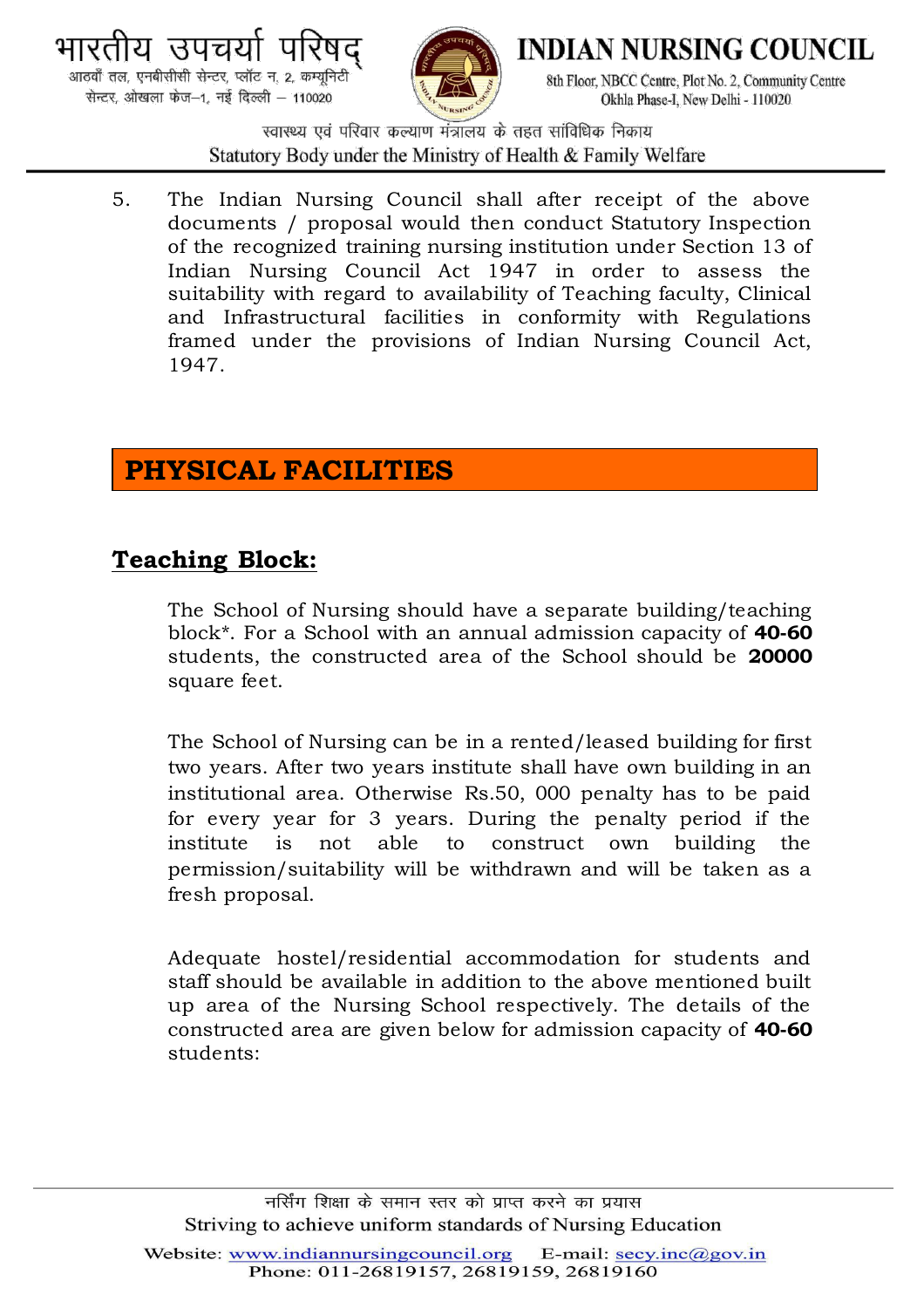



**INDIAN NURSING COUNCIL** 

8th Floor, NBCC Centre, Plot No. 2, Community Centre Okhla Phase-I, New Delhi - 110020

स्वास्थ्य एवं परिवार कल्याण मंत्रालय के तहत सांविधिक निकाय Statutory Body under the Ministry of Health & Family Welfare

| <b>S. No.</b> | <b>Teaching Block</b>              | Area (Figures in Sq feet) |
|---------------|------------------------------------|---------------------------|
| 1.            | Lecture Hall                       | $3 @ 900 = 2700$          |
| 2.            | Nursing foundation lab<br>(i)      | 1500                      |
|               | (ii)<br>CHN & Nutrition Lab        | 900                       |
|               | (iii)<br>Advance Nursing Skill Lab | 900                       |
|               | (iv) OBG and Paediatrics lab       | 900                       |
|               | Pre-clinical science lab<br>(v)    | 900                       |
|               | (vi)<br>Computer Lab               | 1500                      |
| 3.            | Multipurpose Hall                  | 3000                      |
| 4.            | Common Room (Male & Female)        | 1000                      |
| 5.            | <b>Staff Room</b>                  | 1000                      |
| 6.            | Principal Room                     | 300                       |
| 7.            | Vice Principal Room                | 200                       |
| 8.            | Library                            | 1800                      |
| 9.            | A.V. Aids Room                     | 600                       |
| 10.           | <b>Faculty Room</b>                | 1800                      |
| 11.           | Provisions for Toilets             | 1000                      |
|               | <b>Total</b>                       | 20000 Sqr. Ft.            |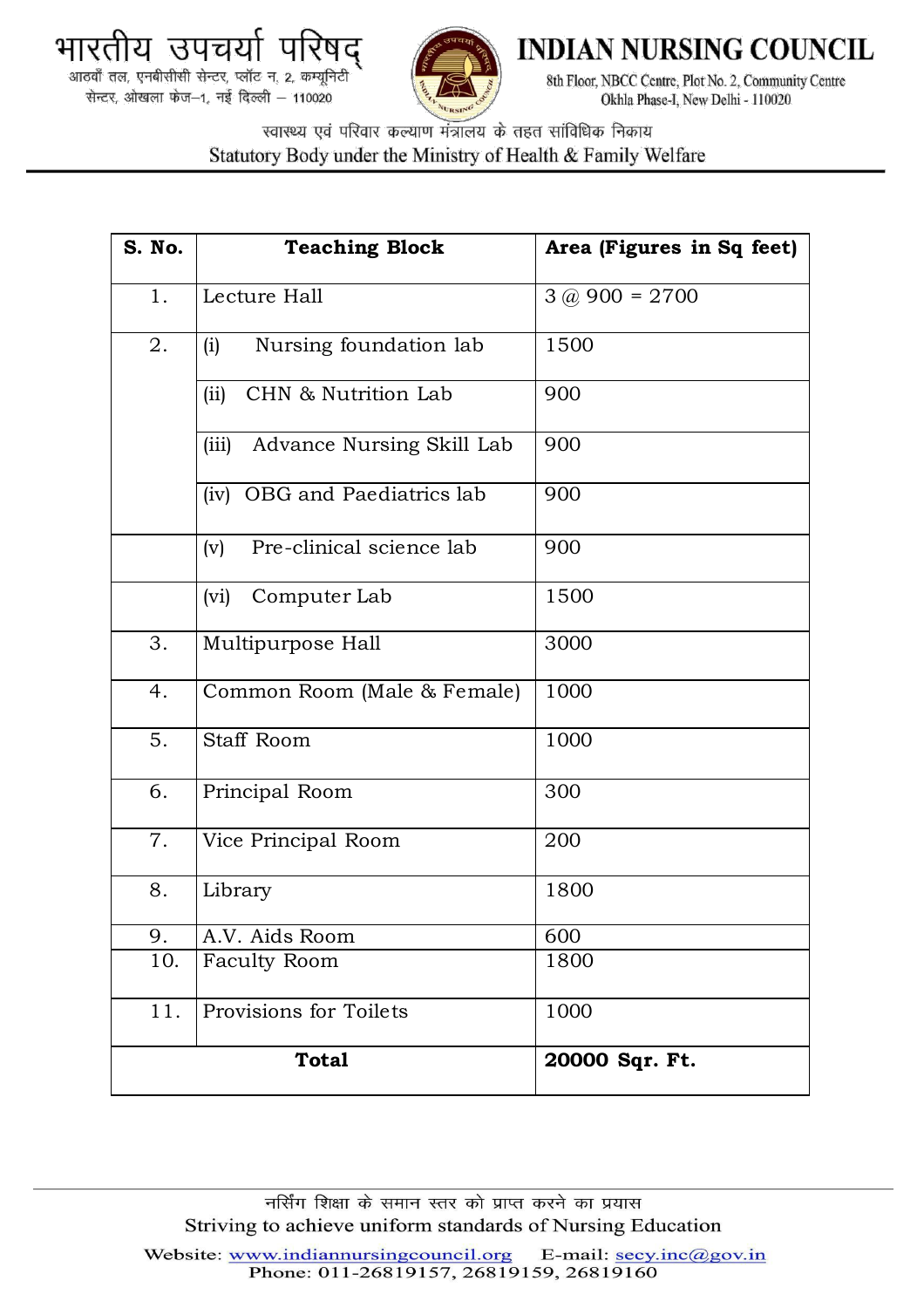<u> </u>। उपचय आठवाँ तल, एनबीसीसी सेन्टर, प्लॉट न. 2, कम्यूनिटी

सेन्टर ओखला फेज-1, नई दिल्ली - 110020



**INDIAN NURSING COUNCIL** 

8th Floor, NBCC Centre, Plot No. 2, Community Centre Okhla Phase-I. New Delhi - 110020

स्वास्थ्य एवं परिवार कल्याण मंत्रालय के तहत सांविधिक निकाय Statutory Body under the Ministry of Health & Family Welfare

#### **Note: -**

- **\*1. Nursing Educational institution should be approved for establishing institution by State Government competent authority.**
- **\*2. If the institute has non-nursing programme in the same building, Nursing programme should have separate teaching block.**
- **\*3. Shift-wise management with other educational institutions will not be accepted.**
- **\*4. Separate teaching block shall be available if it is in hospital premises.**
- **\*5. Proportionately the size of the built-up area will increase according to the number of students admitted.**
- **\*6. School and College of nursing can share laboratories, if they are in same campus under same name and under same trust, that is the institution is one but offering different nursing programmes. However they should have equipments and articles proportionate to the strength of admission. And the class rooms should be available as per the requirement stipulated by Indian Nursing Council of each programme.**

### 1. **Class rooms**

There should be at least three classrooms with the capacity of accommodating the number of students admitted in each class. The rooms should be well ventilated with proper lighting system. There should be built in Black/Green/White Boards. Also there should be a desk/ dais/a big table and a chair for the teacher and racks/cupboards for keeping teaching aids or any other equipment needed for the conduct of classes also should be there.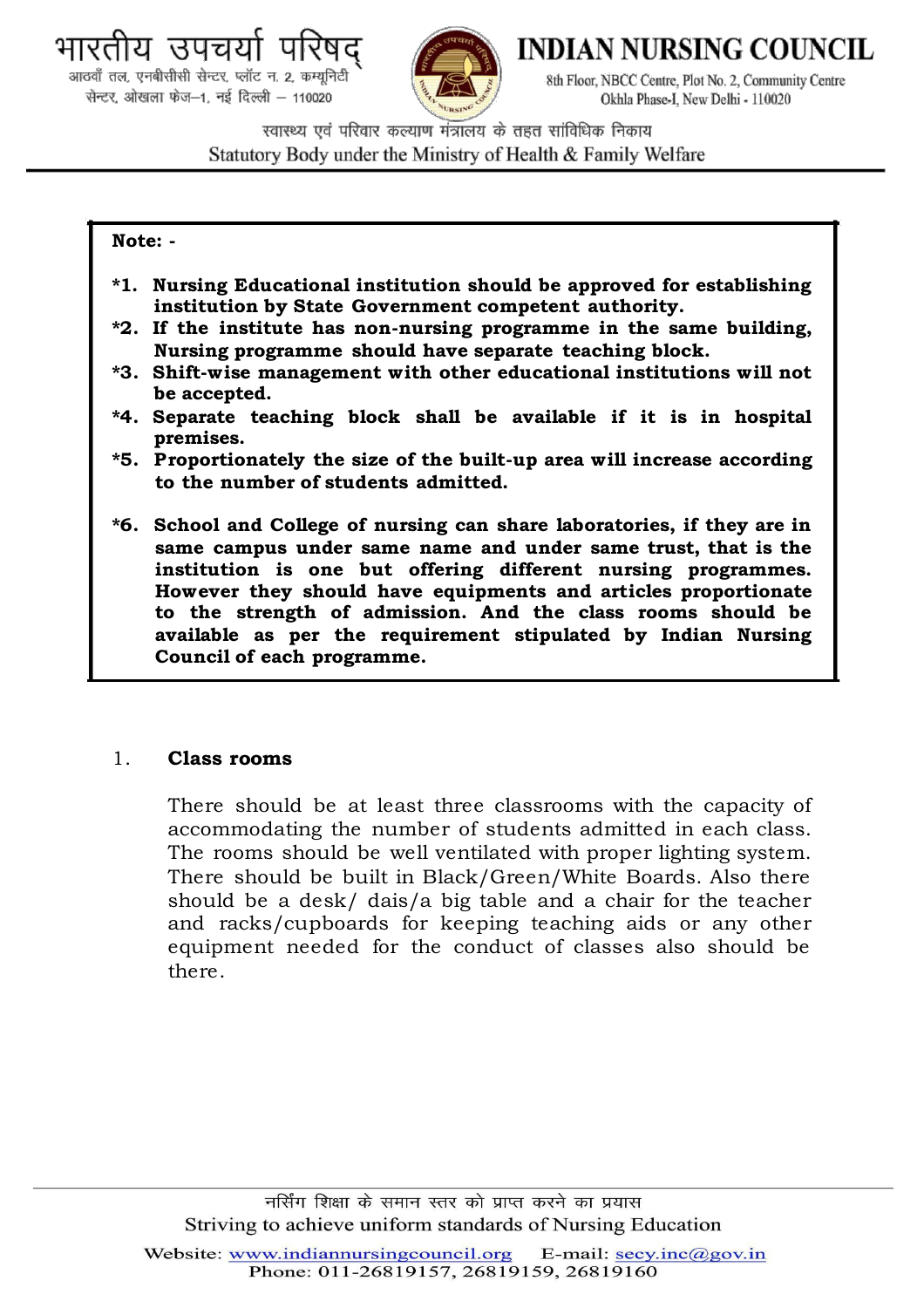



**INDIAN NURSING COUNCIL** 

8th Floor, NBCC Centre, Plot No. 2, Community Centre Okhla Phase-I. New Delhi - 110020

स्वास्थ्य एवं परिवार कल्याण मंत्रालय के तहत सांविधिक निकाय Statutory Body under the Ministry of Health & Family Welfare

## 2. **Laboratories**

There should be at least Six laboratories as listed below:-

| Nursing Foundation Laboratory                   |  |  |
|-------------------------------------------------|--|--|
| Community Health Nursing & Nutrition Laboratory |  |  |
| Advance Nursing Skill Laboratory                |  |  |
| Computer Laboratory                             |  |  |
| OBG & Paediatric Laboratory                     |  |  |
| Pre Clinical Sciences Laboratory                |  |  |

## 3. **Multipurpose Hall**

It can be utilized for hosting functions of the college, educational conferences/workshops, CNES examinations etc. It should have proper stage with green room facilities. It should be well – ventilated and have proper lighting system. There should be arrangements for the use of all kinds of basic and advanced audio-visual aids.

### 4. **Library**

There should be a separate library in the school. It should be easily accessible to the teaching faculty and the students.

It should have comfortable seating arrangements for half of the total strength of the students and teachers in the school. There should be separate budget for the library. The library committee should med regularly for keeping the library updated with current books, journals and other literature.

The library should have proper lighting facilities and it should be well-ventilated. It should have a cabin for librarian with intercom phone facility.

There should be sufficient number of cupboards, books shelves and racks with glass doors for proper and safe storage of books, magazines, journals, newspapers and other literature.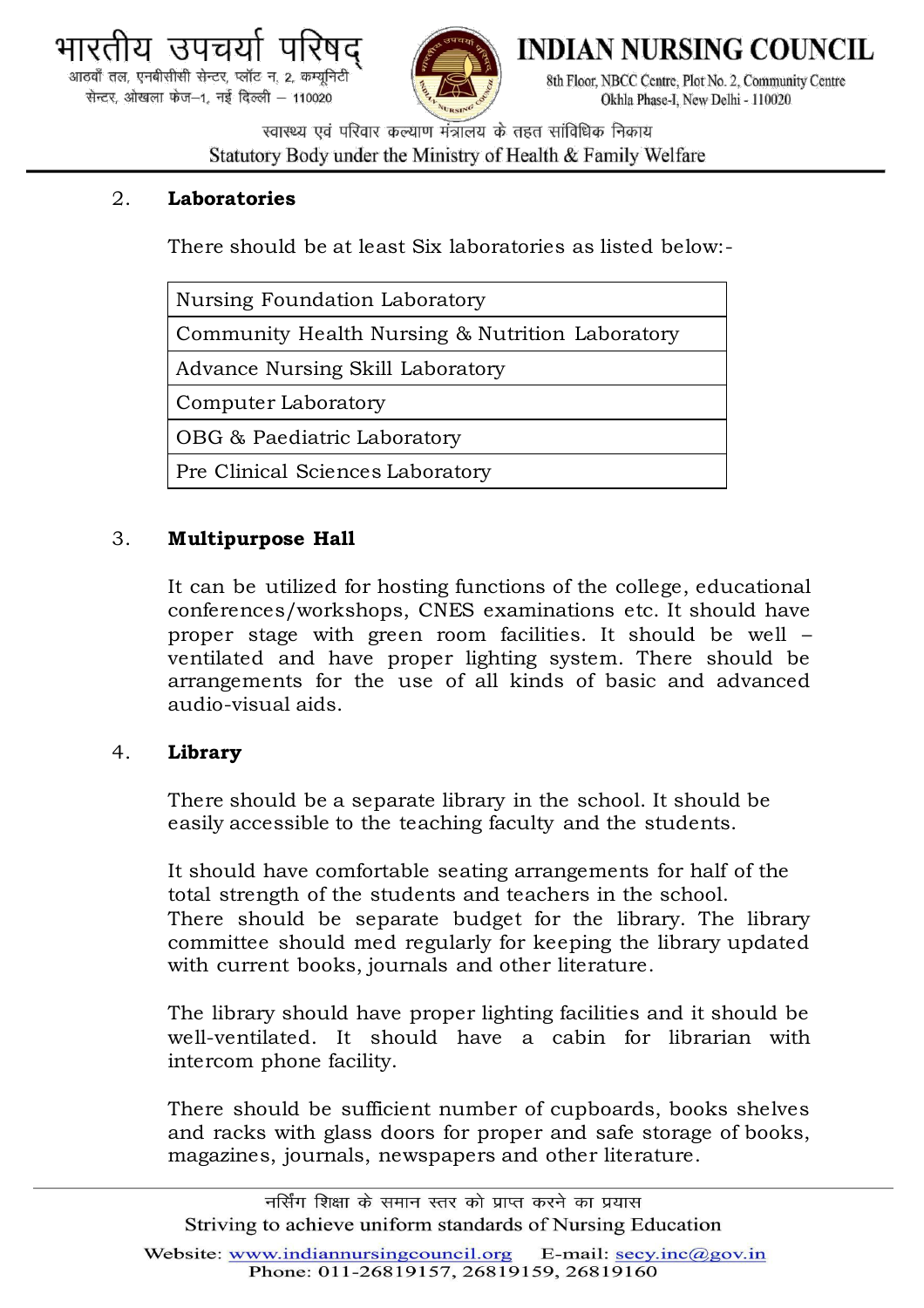



**INDIAN NURSING COUNCIL** 

8th Floor, NBCC Centre, Plot No. 2, Community Centre Okhla Phase-I. New Delhi - 110020

स्वास्थ्य एवं परिवार कल्याण मंत्रालय के तहत सांविधिक निकाय Statutory Body under the Ministry of Health & Family Welfare

There should be provision for catalogue-cabinets, book display racks, bulletin boards and stationery items like index cards, borrowers cards, labels and registers. Current books, magazines, journals, newspaper and other literature should be available in the library.

A minimum of 500 single titled nursing books (all new editions), in the multiple of floor, 3 kinds of nursing journals, 3 kinds of magazines, 2 kinds of newspapers and other kinds of current health related literature should be available in the library.

## 5. **Offices Requirements**

## *a. Principal's Office:*

There should be a separate office for the Principal with attached toilet and provision for visitor's room. Independent telephone facility is a must for the Principal's office with intercom facility connected/linked to the hospital and hostel.

## *b. Office for V ice*-*Principal:*

There should be a separate office for the Vice -Principal with attached toilet and provision for visitor's room. Independent telephone facility is a must for Viceprincipal's office with intercom facility connected/linked to the hospital and hostel.

## *c. Faculty Room:*

There should be adequate number of office rooms in proportion to the number of teaching faculty. One office room should accommodate **2** teachers only. Separate toilet facility should be provided for the teaching faculty with hand washing facility. There should be a separate toilet for male teachers.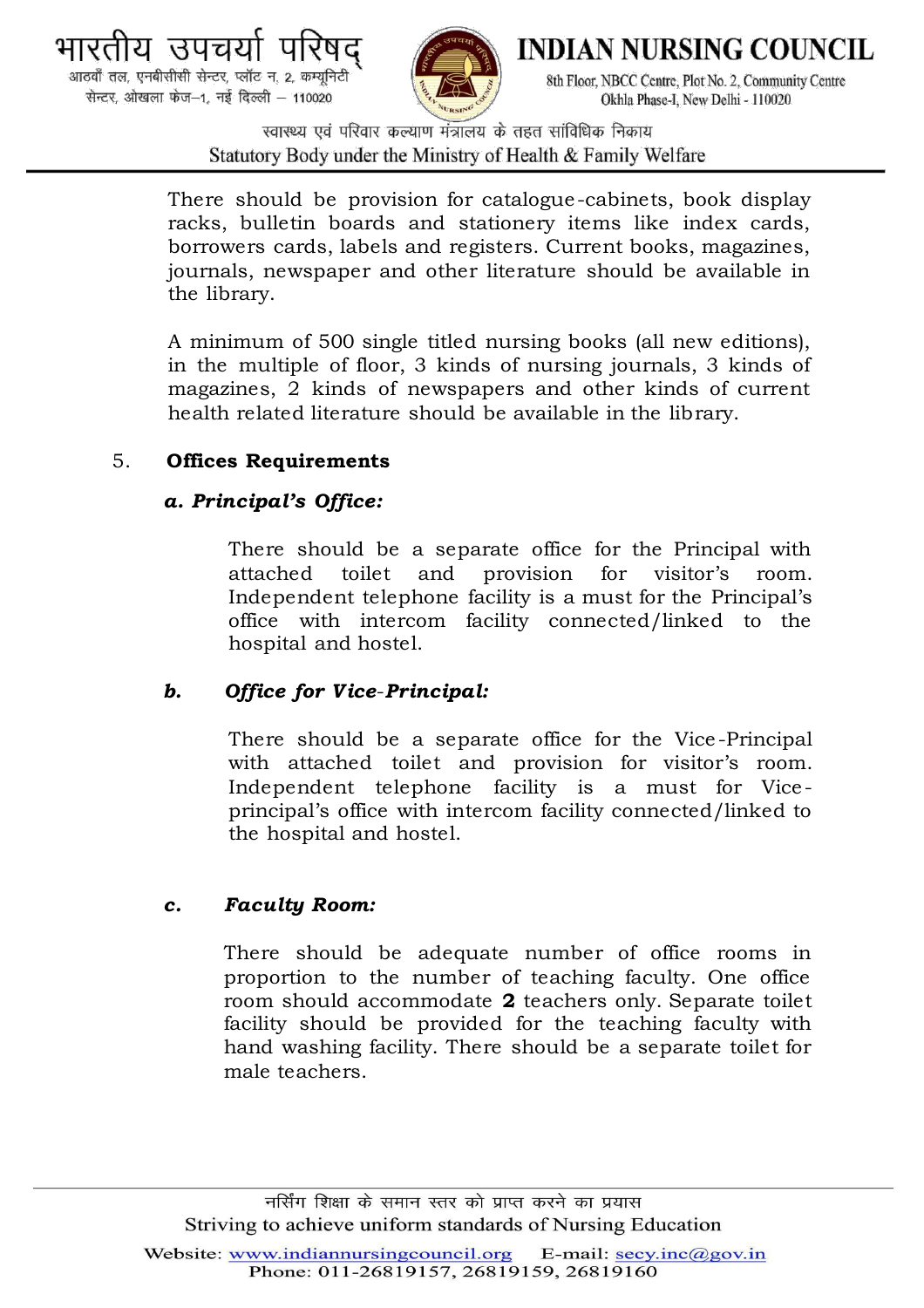



**INDIAN NURSING COUNCIL** 

8th Floor, NBCC Centre, Plot No. 2, Community Centre Okhla Phase-I. New Delhi - 110020

स्वास्थ्य एवं परिवार कल्याण मंत्रालय के तहत सांविधिक निकाय Statutory Body under the Ministry of Health & Family Welfare

## *d. Staff Room:*

One separate office room for the office staff should be provided with adequate toilet facility. This office should be spacious enough to accommodate the entire office staff with separate cabin for each official.

Each office room should be adequately furnished with items like tables, chairs, cupboards, built –in racks and shelves, filing cabinets and book cases. Also there should be provision for typewriters, computers and telephone.

## 6. **Common Rooms**

A minimum of **3** common rooms should be provided. One for the teaching faculty, one for the student and one for the office staff. Sufficient space with adequate seating arrangements, cupboards, lockers, cabinets, built-in-shelves and racks should be provided in all the common rooms. Toilet and hand washing facilities should be made available in each room.

## 7. **Audio-Visual Aids Room & Store Room**

This room should be provided for the proper and safe storage of all the Audio-Visual Aids. The School should possess all kind of basic as well as advanced training aids like chalk boards, overhead projectors, slide and film-strip projector, models specimen, charts and posters, T.V. & V.C.R., Photostat machine, tape recorder and computers, LCD, Laptop.

It should be provided to accommodate the equipments and other inventory articles which are required in the laboratories of the college. This room should have the facilities for proper and safe storage of these articles and equipments like cupboards, builtin-shelves, racks, cabinets, furniture items like tables and chairs. This room should be properly lighted and well-ventilated.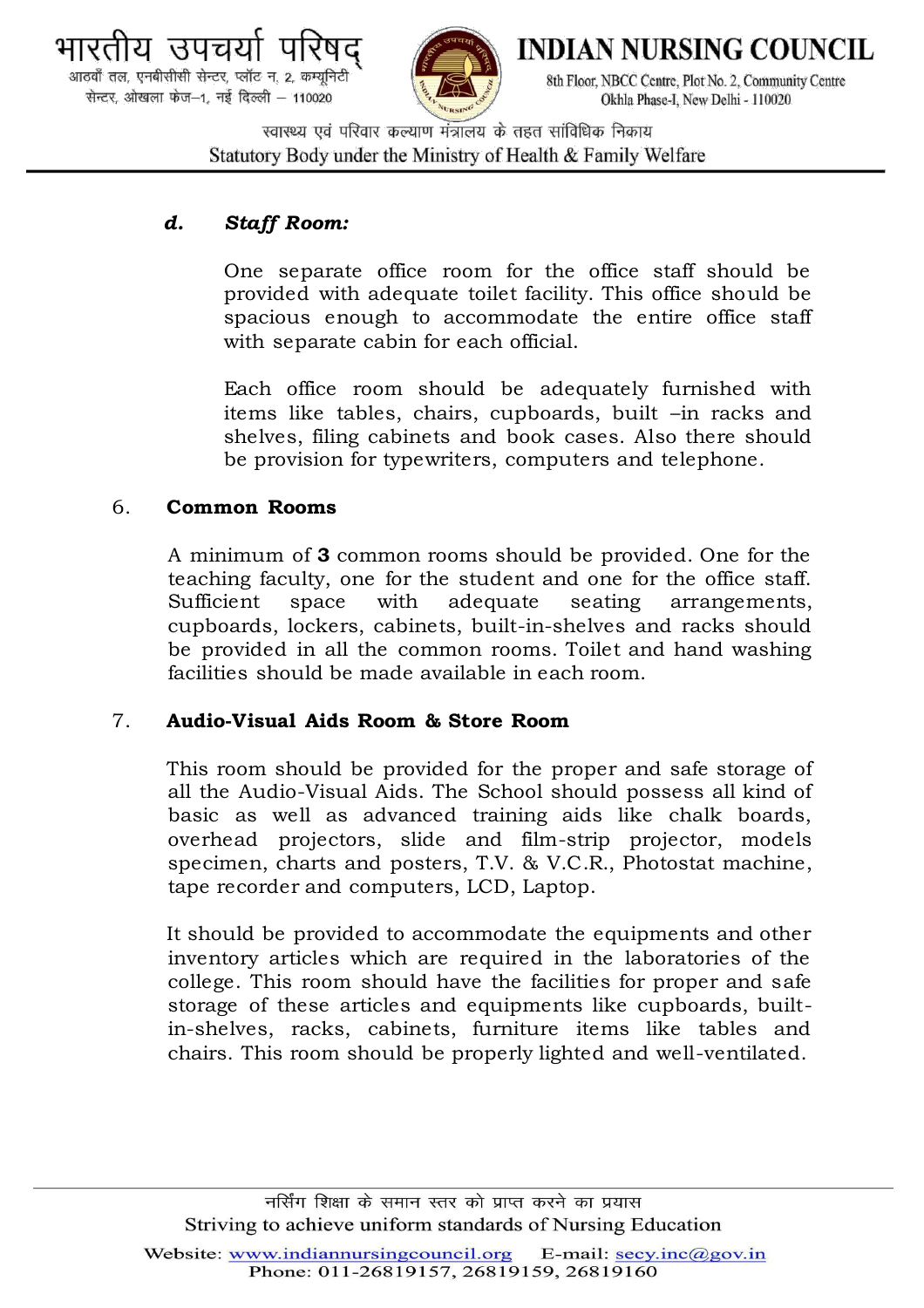



**INDIAN NURSING COUNCIL** 

8th Floor, NBCC Centre, Plot No. 2, Community Centre Okhla Phase-I. New Delhi - 110020

स्वास्थ्य एवं परिवार कल्याण मंत्रालय के तहत सांविधिक निकाय Statutory Body under the Ministry of Health & Family Welfare

## 8. **Other Facilities**

Safe drinking water and adequate sanitary/toilet facilities should be available for both men and women separately in the school. Toilet facility to the students should be in the ratio of 1:25 students is to be made available for students along with hand washing facility. There should be a separate toilet for men.

## 9. **Garage**

Garage should accommodate a **50** seater vehicle.

## 10. **Fire Extinguisher**

Adequate provision for extinguishing fire should be available as per the local bye-laws.

## 11. **Playground**

Playground should be spacious for outdoor sports like Volleyball, football, badminton and for Athletics.

## **Hostel Block:**

Hostel Provision is Mandatory and shall also be owned by the institute within the period of two years

| S.<br>No. | <b>Hostel Block</b>        | Area (Figures in Sq feet)          |
|-----------|----------------------------|------------------------------------|
| 1.        | Single Room<br>Double Room | 9000 (50 sq. ft. for each student) |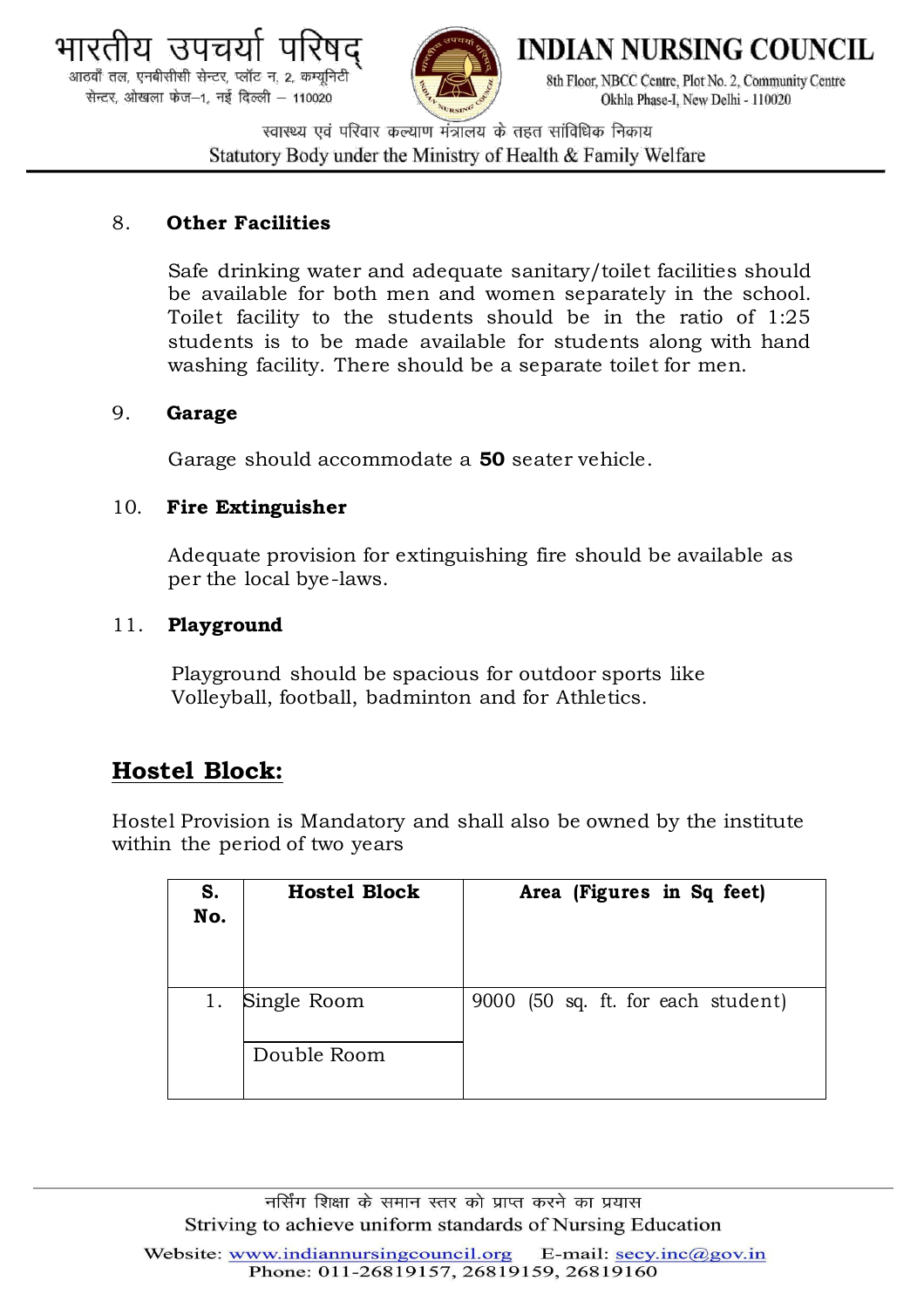



**INDIAN NURSING COUNCIL** 

8th Floor, NBCC Centre, Plot No. 2, Community Centre Okhla Phase-I, New Delhi - 110020

स्वास्थ्य एवं परिवार कल्याण मंत्रालय के तहत सांविधिक निकाय Statutory Body under the Ministry of Health & Family Welfare

| 2.           | Sanitary               | One latrine & One Bath room (for<br>60 students) – 600 x 3 = 1800 |
|--------------|------------------------|-------------------------------------------------------------------|
| 3.           | Visitor Room           | 500                                                               |
| 4.           | Reading Room           | 250                                                               |
| 5.           | <b>Store</b>           | 500                                                               |
| 6.           | <b>Recreation Room</b> | 500                                                               |
| 7.           | Dining Hall            | 3000                                                              |
| 8.           | Kitchen & Store        | 1500                                                              |
| 9.           | Warden's Room          | 450                                                               |
| <b>Total</b> |                        | 17500 Sqr. Ft.                                                    |

## **Grand Total (total requirement for the nursing programme) : - 20000 (Teaching Block) + 17500 (Hostel Block) = 37500 Sqr. Ft.**

## **Hostel Facilities:**

There should be a separate hostel for the male and female students. It should have the following facilities.

## **1. Hostel Room**

It should be ideal for 2 students. The furniture provided should include a cot, a table, a chair, a book rack, a cupboard and a cloth rack for each student.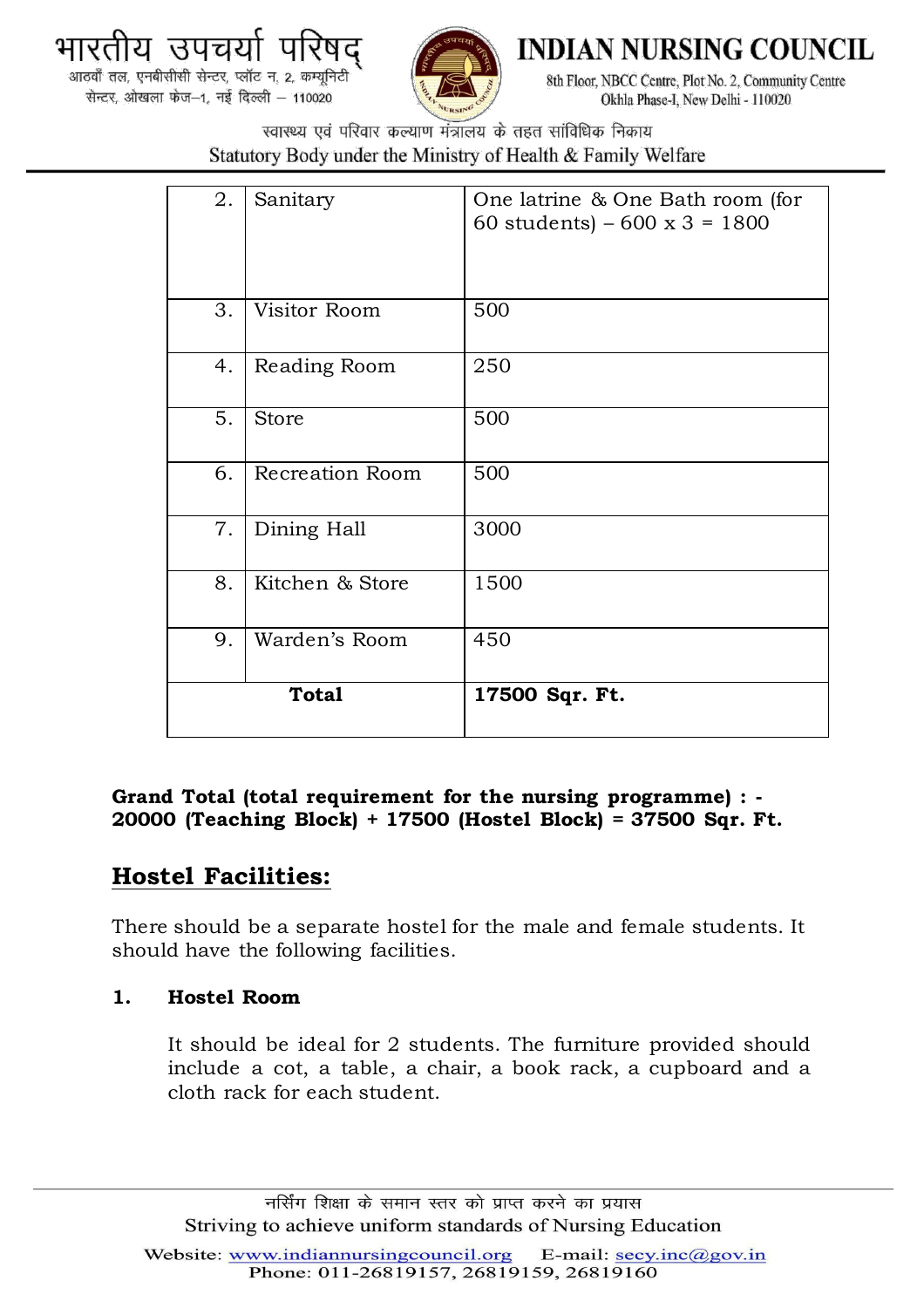



**INDIAN NURSING COUNCIL** 

8th Floor, NBCC Centre, Plot No. 2, Community Centre Okhla Phase-I. New Delhi - 110020

स्वास्थ्य एवं परिवार कल्याण मंत्रालय के तहत सांविधिक निकाय Statutory Body under the Ministry of Health & Family Welfare

## **2. Toilet and Bathroom**

Toilet and bathroom facilities should be provided on each floor of the students hostel at the rate of one toilet and one bathroom for 2-6 students. Geysers in bathroom and wash basins should also be provided.

## **3***.* **Recreation**

There should be facilities for indoor and outdoor games. There should be provision for T.V., radio and video cassette player.

## **4. Visitor's Room**

There should be a visitor room in the hostel with comfortable seating, lighting and toilet facilities.

## **5. Kitchen & Dining Hall**

There should be a hygienic kitchen and dining hall to seat at least 80% of the total students strength at one time with adequate tables, chairs, water coolers, refrigerators and heating facilities. Hand washing facilities must be provided.

### **6. Pantry**

One pantry on each floor should be provided. It should have water cooler and heating arrangements.

### **7. Washing & Ironing Room**

Facility for drying and ironing clothes should be provided in each floor.

### **8. Warden's Room**

Warden should be provided with a separate office room besides her residential accommodation. Intercom facility with school & hospital shall be provided.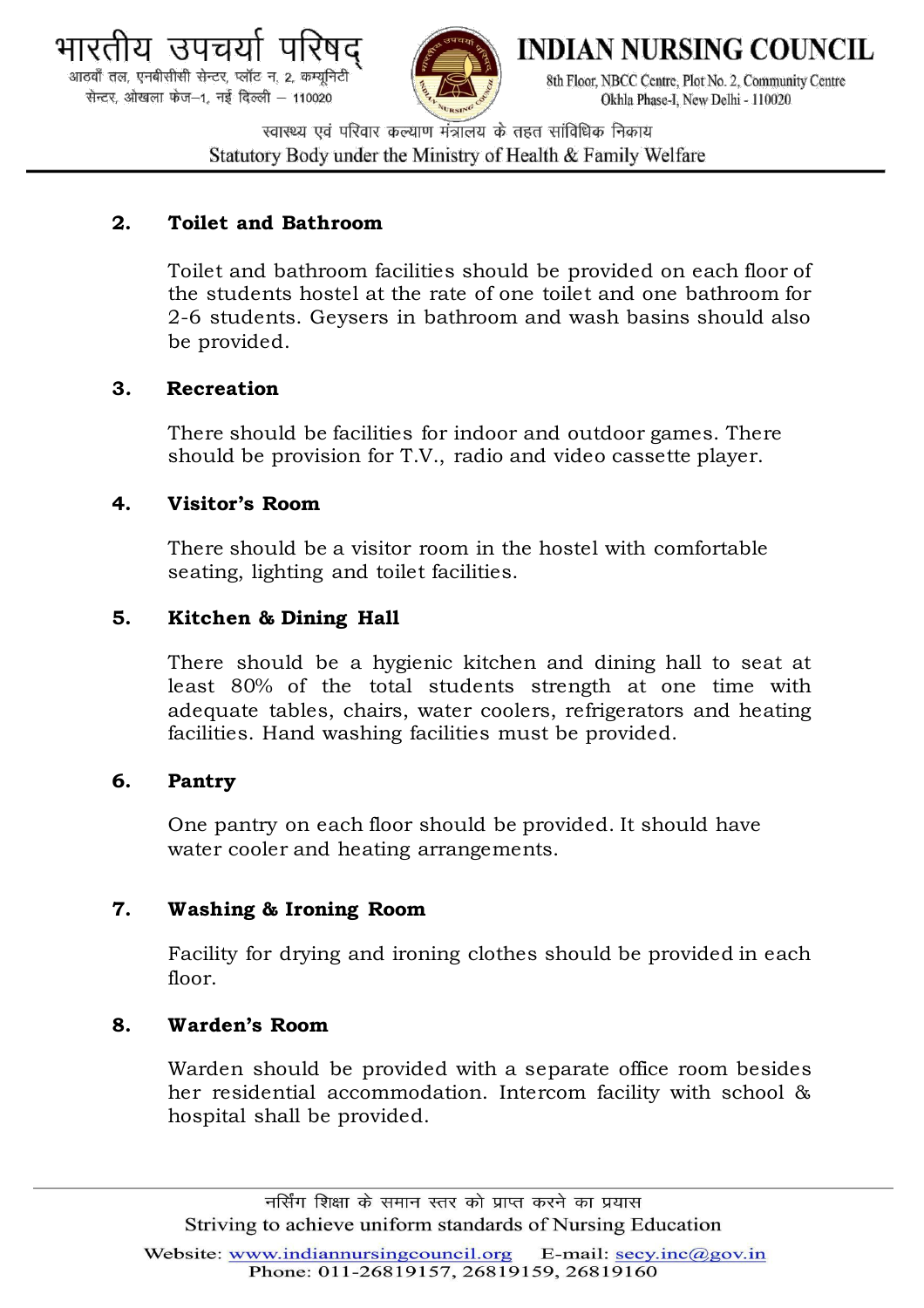

**INDIAN NURSING COUNCIL** 

8th Floor, NBCC Centre, Plot No. 2, Community Centre Okhla Phase-I. New Delhi - 110020

स्वास्थ्य एवं परिवार कल्याण मंत्रालय के तहत सांविधिक निकाय Statutory Body under the Ministry of Health & Family Welfare

**9.** Telephone facility accessible to students in emergency situation shall be made available.

## **10. Canteen**

There should be provision for a canteen for the students, their guests, and all other staff members.

## **11. Transport**

School should have separate transport facility under the control of the Principal. 25 and 50 seats bus is preferable and number of transport shall be as per students strength.

## **Residential Accommodation:**

Residential family accommodation for faculty, should be provided, according to their marital status. Telephone facility for the Principal at her residence must be provided. Residential accommodation with all facilities is to be provided to the Hostel Warden.

## **Crèche**

There should be a crèche in the college campus.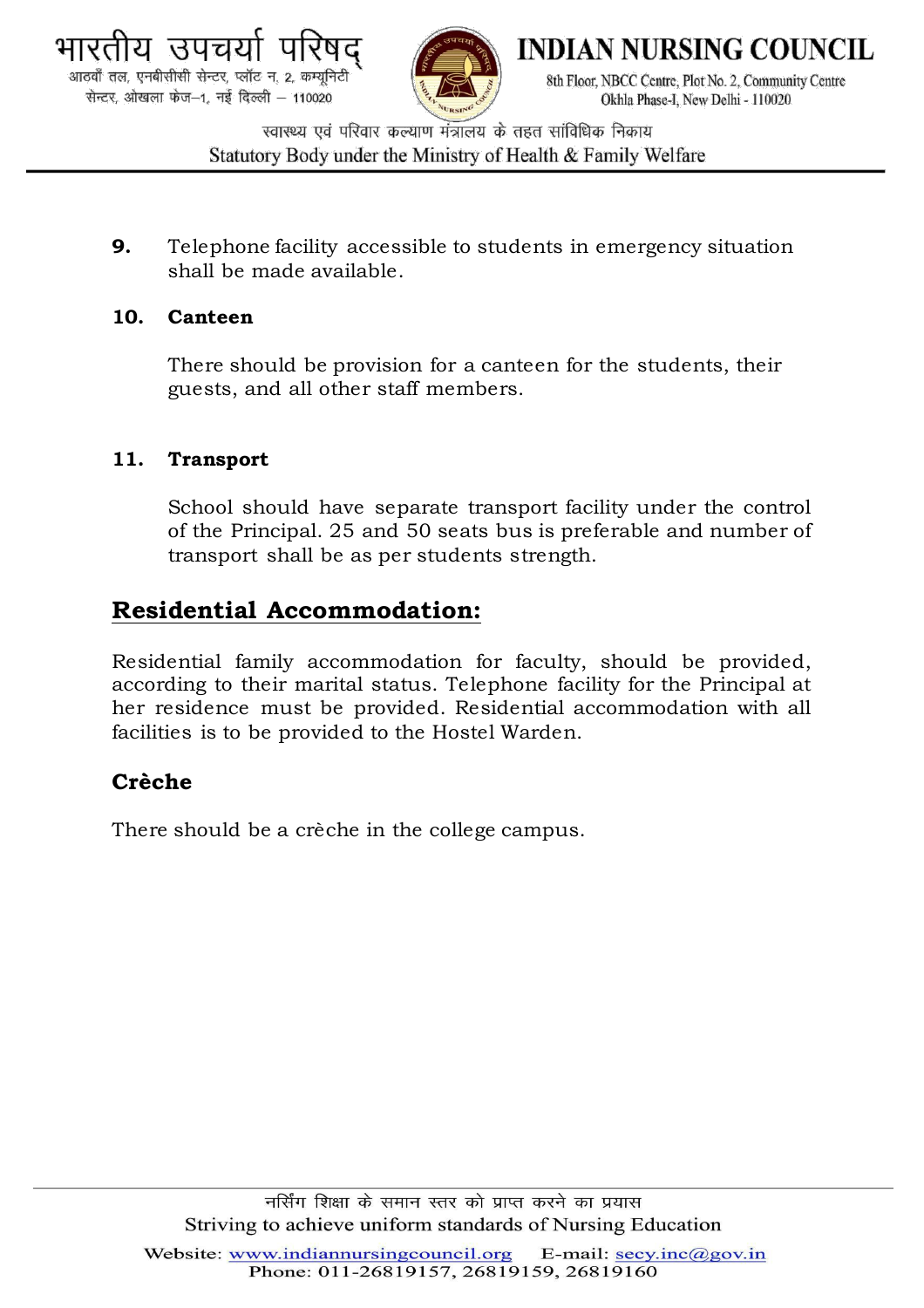

आठवाँ तल, एनबीसीसी सेन्टर, प्लॉट न. 2, कम्यूनिटी सेन्टर, ओखला फेज-1, नई दिल्ली - 110020



**INDIAN NURSING COUNCIL** 

8th Floor, NBCC Centre, Plot No. 2, Community Centre Okhla Phase-I. New Delhi - 110020

स्वास्थ्य एवं परिवार कल्याण मंत्रालय के तहत सांविधिक निकाय Statutory Body under the Ministry of Health & Family Welfare

## **Staff for the Hostel:**

- 1. Warden (Female) -3 : Qualification- B.Sc. Home Science or Diploma in Housekeeping/Catering. Minimum three wardens must be there in every hostel for morning, evening and night shifts. If number of students are more than 150, one more warden/ Asst. Warden/ House keeper for every additional 50 students.
- 2. Cook-1: For every 20 students for each shift.
- 3. Kitchen & Dining Room helper- 1 : For every 20 students for each shift.
- 4. Sweeper-3
- 5. Gardener-2
- 6. Security Guard/ Chowkidar-3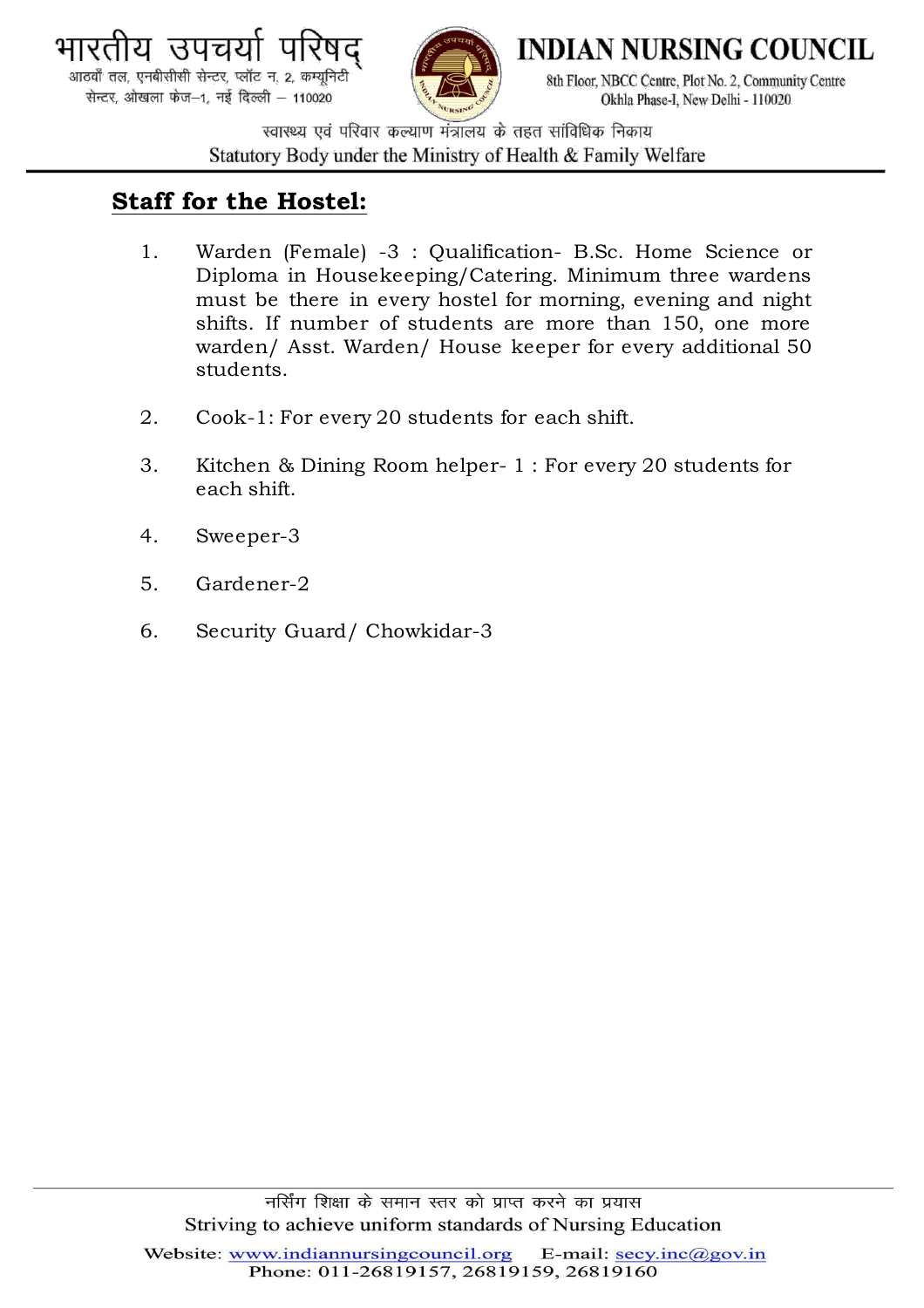



**INDIAN NURSING COUNCIL** 

8th Floor, NBCC Centre, Plot No. 2, Community Centre Okhla Phase-I, New Delhi - 110020

स्वास्थ्य एवं परिवार कल्याण मंत्रालय के तहत सांविधिक निकाय Statutory Body under the Ministry of Health & Family Welfare

# **NURSING TEACHING FACULTY**

## **Qualification of Teaching Staff for General Nursing and Midwifery programme with 40 students intake:**

| S.    | <b>Teaching faculty</b>                                           | <b>Qualification &amp; Experience</b>                                                                                                               | <b>No. Required</b> |
|-------|-------------------------------------------------------------------|-----------------------------------------------------------------------------------------------------------------------------------------------------|---------------------|
| No.   |                                                                   |                                                                                                                                                     |                     |
| (i)   | Principal                                                         | M.Sc. Nursing with 3 years of                                                                                                                       | 1                   |
|       |                                                                   | teaching experience or B.Sc.                                                                                                                        |                     |
|       |                                                                   | Nursing (Basic) / Post Basic                                                                                                                        |                     |
|       |                                                                   | with 5 years of teaching                                                                                                                            |                     |
|       |                                                                   | experience.                                                                                                                                         |                     |
| (ii)  | Vice-Principal                                                    | M.Sc. Nursing<br>B.Sc.<br><b>or</b>                                                                                                                 | 1                   |
|       |                                                                   | Nursing (Basic) / Post Basic                                                                                                                        |                     |
|       |                                                                   | with 3 years of teaching                                                                                                                            |                     |
|       |                                                                   | experience.                                                                                                                                         |                     |
| (iii) | Tutor                                                             | M.Sc. Nursing<br>B.Sc.<br><b>or</b>                                                                                                                 | 10                  |
|       |                                                                   | Nursing (Basic/Post Basic) or                                                                                                                       |                     |
|       |                                                                   | <b>Diploma</b><br><b>Nursing</b><br>in the set of the set of the set of the set of the set of the set of the set of the set of the set of the set o |                     |
|       |                                                                   | <b>Education</b><br>and                                                                                                                             |                     |
|       |                                                                   | <b>Administration</b> with 2 years                                                                                                                  |                     |
|       |                                                                   | of professional experience.                                                                                                                         |                     |
| (iv)  | Additional Tutor                                                  | Nursing or<br>M.Sc.<br>B.Sc.                                                                                                                        | 2                   |
|       | for Interns                                                       | Nursing (Basic/Post Basic) or                                                                                                                       |                     |
|       |                                                                   | Diploma<br><b>Nursing</b><br>in                                                                                                                     |                     |
|       |                                                                   | <b>Education</b><br>and                                                                                                                             |                     |
|       | <b>Administration</b> with 2 years<br>of professional experience. |                                                                                                                                                     |                     |
|       |                                                                   |                                                                                                                                                     |                     |
|       |                                                                   | <b>Total</b>                                                                                                                                        | 14                  |

## **Note:**

 Teacher student ratio should be 1:10 on sanctioned strength of students (excluding tutor for interns).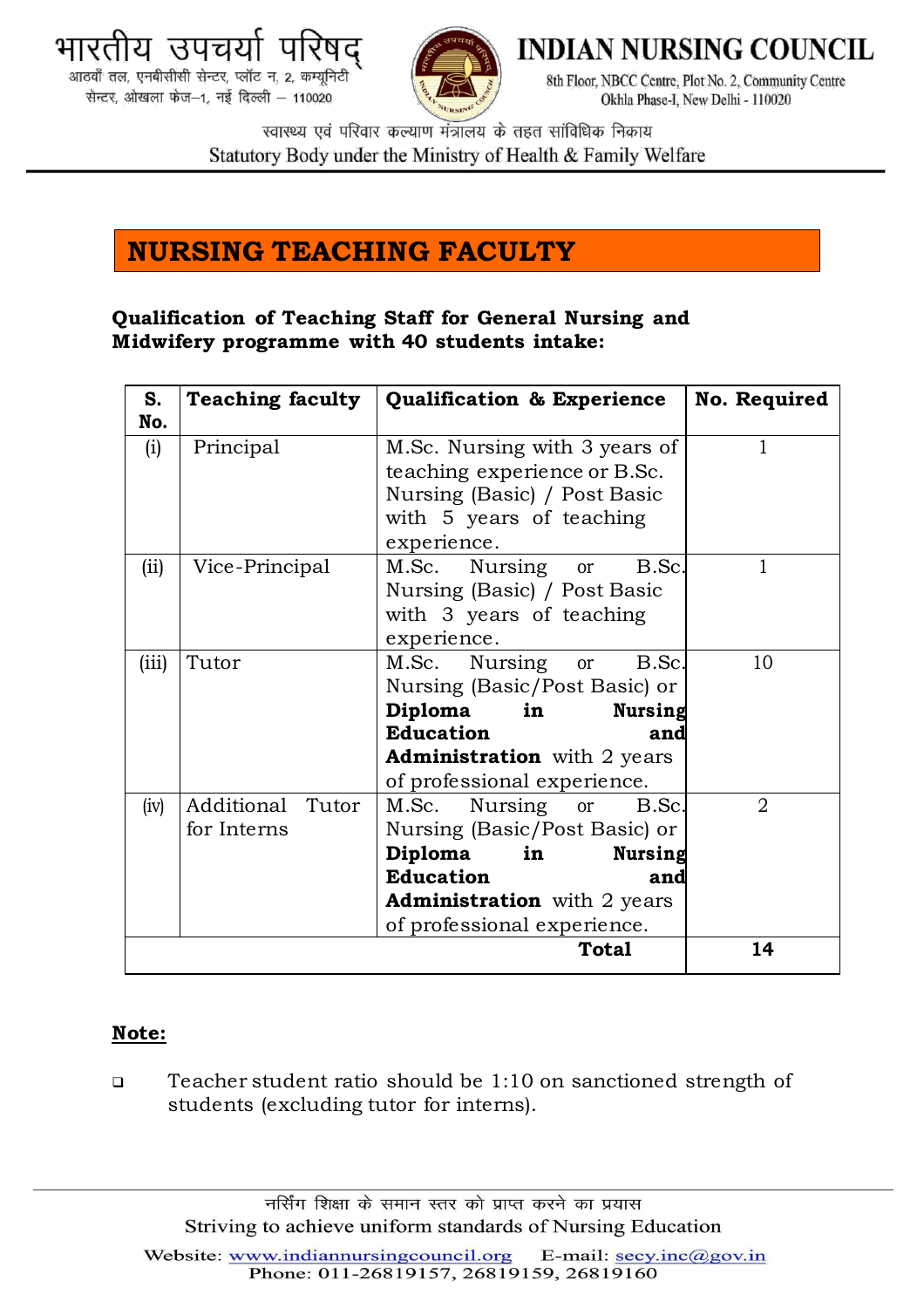



**INDIAN NURSING COUNCIL** 

8th Floor, NBCC Centre, Plot No. 2, Community Centre Okhla Phase-I. New Delhi - 110020

स्वास्थ्य एवं परिवार कल्याण मंत्रालय के तहत सांविधिक निकाय Statutory Body under the Ministry of Health & Family Welfare

# **CLINICAL FACILITIES**

School of nursing should have a **100** bedded Parent (Own Hospital)

for 40-60 annual intake in each programme:

i. Distribution of beds in different areas

| Medical             | 30         |
|---------------------|------------|
| Surgical            | 30         |
| Obst. & Gynaecology | 30         |
| Pediatrics          | 20         |
| Ortho               | $1 \Omega$ |

- ii. The size of the Hospital/Nursing Home for affiliation:
	- a. Should not be less than **50** beds apart from having own hospital.
	- b. Maximum 3 Hospital can be attached.
- iii. Bed Occupancy of the Hospital should be minimum **75%.**
- vi. Other Specialties/Facilities for clinical experience required are as follows: Major OT Minor OT Dental Eye/ENT Burns and Plastic Neonatology with Nursery Communicable disease Community Health Nursing Cardiology

Oncology Neurology/Neuro-surgery Nephrology etc. ICU/ICCU